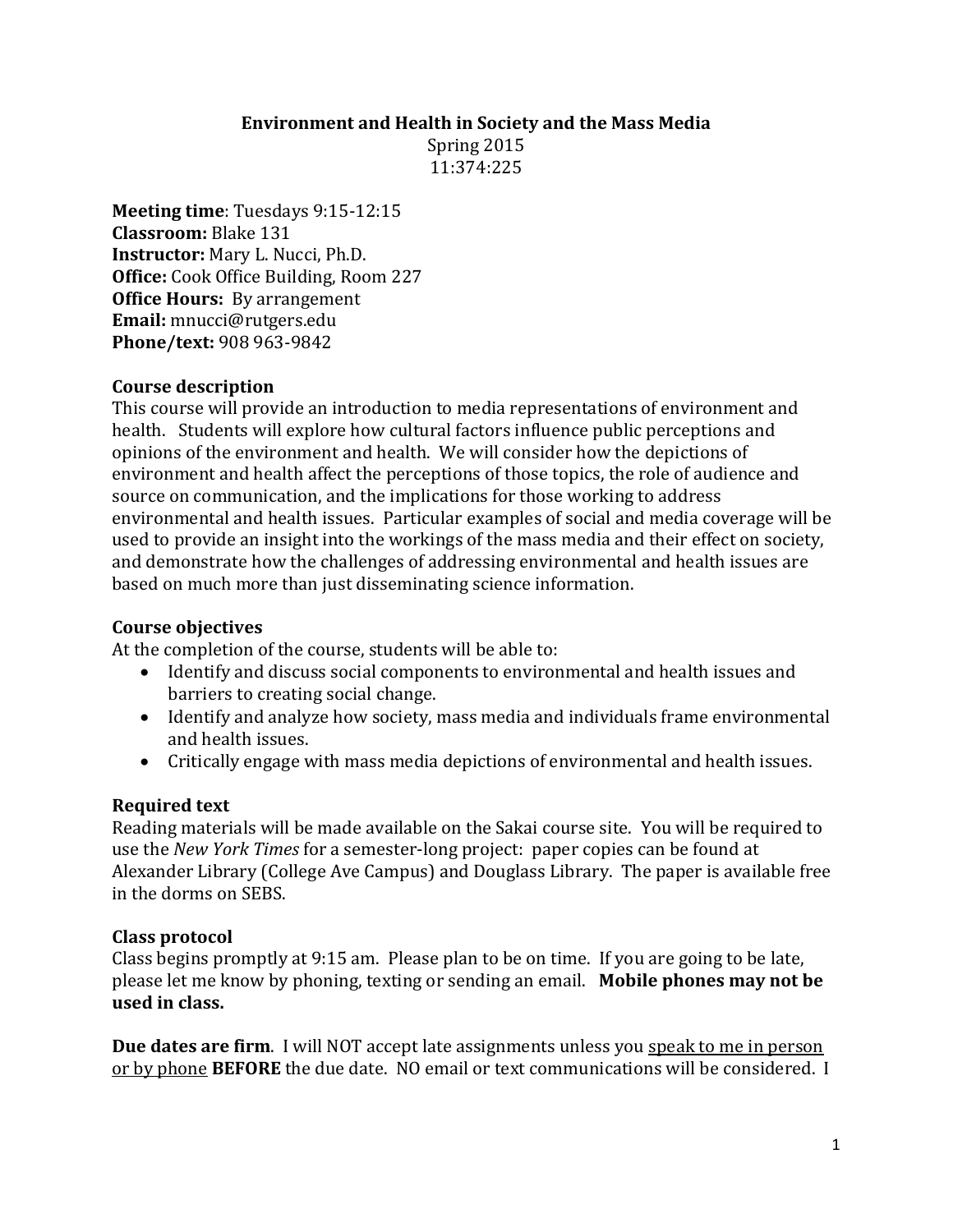am here to help you learn the material in the class, so if you need extra time for a legitimate reason I will work with you. However, repeated latenesses will not be allowed.

# **Academic Honor and Integrity**

Plagiarism in any form will not be tolerated. This includes the improper citation of materials from any source, including the Internet. If you have questions about citation issues, please bring them up with me. We will use American Psychological Association formatting [\(http://libguides.rutgers.edu/writing\)](http://libguides.rutgers.edu/writing). Rutgers University Policy on Academic Integrity considers cheating, fabrication, facilitation of academic dishonesty, plagiarism, and the denial of access to others of materials or information as violations of academic integrity. All violations will be dealt with according to the rules laid out in the policy which can be found a[t http://academicintegrity.rutgers.edu/,](http://academicintegrity.rutgers.edu/) ranging from loss of class credit to expulsion depending on the level of the violation.

## **Attendance**

The University is committed to a culture of academic engagement between students and faculty. Part of this commitment involves taking responsibility for attending your classes, labs, and exams, and informing your instructors when you cannot attend. Rutgers students are expected to attend all scheduled course meetings. University policy excuses absences due to religious observance or participation in Rutgers-approved activities, and permits students to make up work missed for these circumstances. If you will be absent from a class, lab, or exam for any reason, you need to report your absence through the University Absence Reporting Website [https://sims.rutgers.edu/ssra/.](https://sims.rutgers.edu/ssra/) The University recommends that you also contact me directly to let me know of your absence.

I will take attendance at every class—note that missing class will mean you will miss material that cannot be made up. **More than 2 unexcused absences other than per Rutgers guidelines (religious observance, participation in Rutgers-approved activities) may result in a letter grade drop in your final grade.**

## **Assignments and grading**

 $\overline{\phantom{a}}$ 

| In class participation/activities | 15 points  |
|-----------------------------------|------------|
| Reading responses                 | 20 points  |
| Media log                         | 20 points  |
| Final presentation                | 15 points  |
| Final paper                       | 30 points  |
| <b>Total</b>                      | 100 points |
|                                   |            |

A: 90-100 points; B: 80-89 points; C: 70-79 points; D: 60-69 points<sup>1</sup>

 $1$  If you are concerned about your grade standing, please do NOT leave it to the last weeks of class to speak with me. I can do very little at that point to help you improve your grade.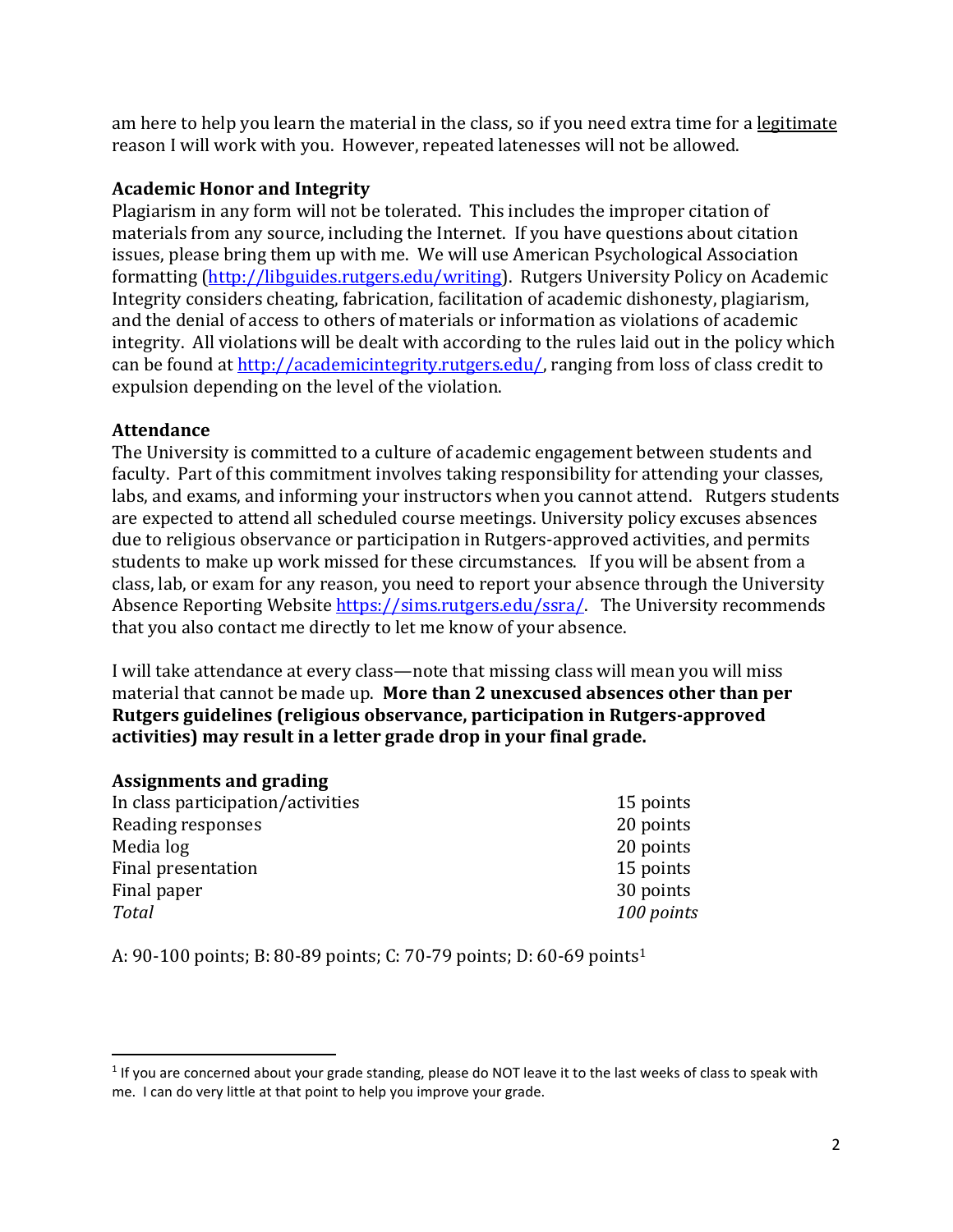#### **Schedule (NOTE: Schedule subject to change at professor's discretion)**

Week 1 Introduction and review of course outline and objectives. **Begin semester-long project.**

Week 2 Intro to mass communication and mass communication theories. **Media log: Week 1.**

Week 3 History of environmental and health communication. **Media log: Week 2.**

Week 4 Culture, environment and health. **Media log: Week 3.**

Week 5 Communicating science and health: literacy, expertise, boundaries and access. **Media log: Week 4.**

Week 6 Communicating science and health: politics, persuasion and risk. **Media log: Week 5.**

Week 7 Analyzing communication: Case studies in environmental and health communications **Media log: Week 6. Media log due (Weeks 1-5).**

Week 8 Analyzing communication: Case studies in environmental and health communications II

Week 9 **SPRING BREAK**

Week 10 New media and social networks in communication. **Media log: Week 7.**

Week 11 Advocacy and activism **Media log: Week 8.**